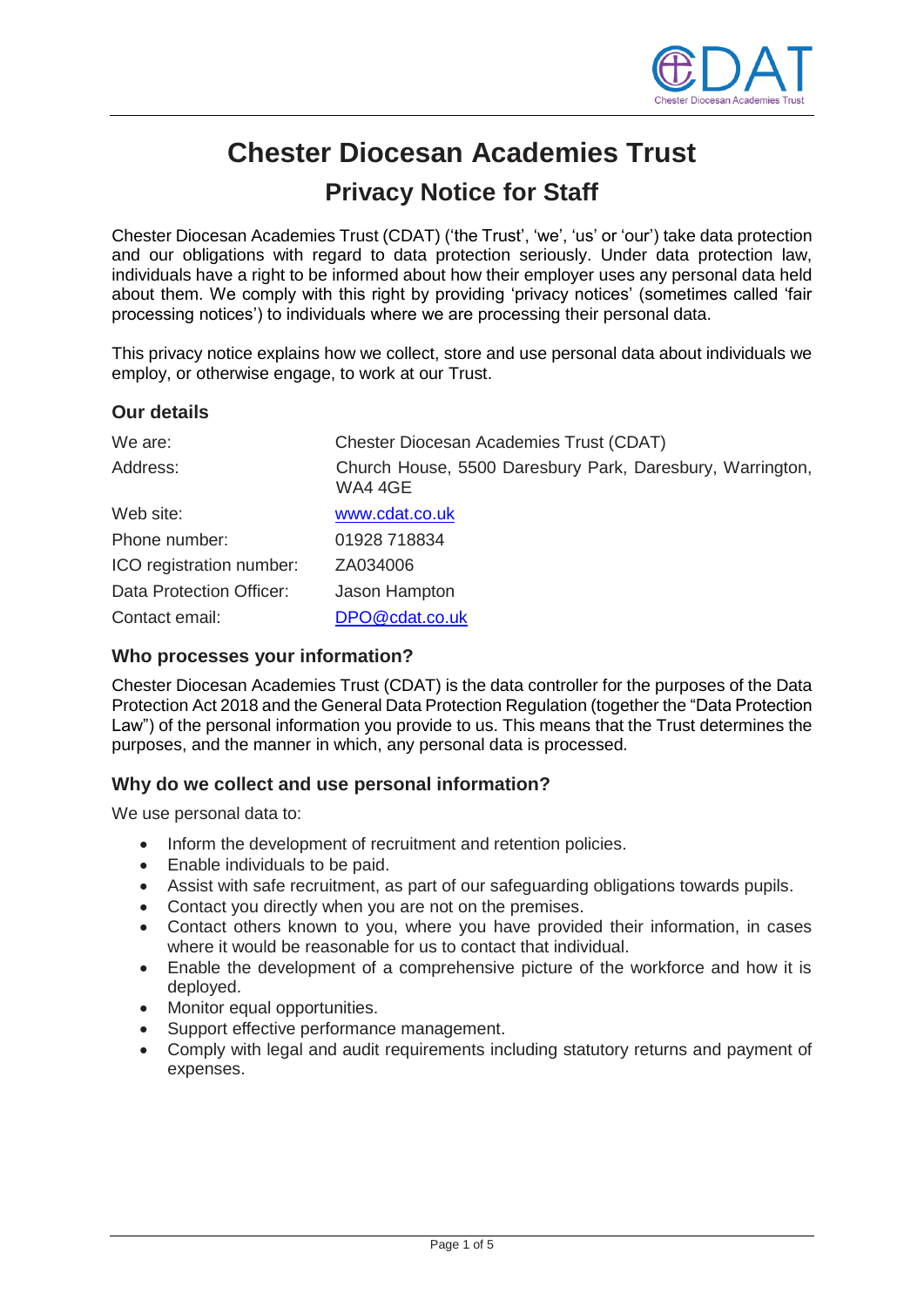

#### **Categories of workforce information that we collect, hold and share**

We may collect and process the following types of Personal Data relating to those we employ, or otherwise engage, to work at our Trust. This includes, but is not restricted to:

- Personal information (such as name, employee or teacher number, date of birth).
- Contract information (such as start dates, hours worked, post, roles and salary information, pension and benefits information).
- Work absence information (such as number of absences and reasons).
- Qualifications and employment records including work history, job titles, training records and professional memberships (and, where relevant, subjects taught).
- Recruitment information, including information included in a CV, job application or cover letter, and right to work documents.
- Medical information (such as food allergies or medication needed in an emergency).
- Contact and next of kin information (such as telephone numbers of contacts that an employee would want the Trust to contact in an emergency).
- Address information (such as the known contact address to direct correspondence to).
- Payroll information (such as bank account numbers for payment transfers, National Insurance number and tax status information).

We may also collect, store and use information about you that falls into "special categories" of more sensitive personal data where this is necessary for your employment or other engagement to work for us. This includes information about (where applicable):

- Race or ethnic origin (usually anonymously).
- Religious beliefs.
- Sexual orientation (for example as part of an investigation into complaints, made by you or others, into matters such as discrimination, etc).
- Trade union membership and political opinions, where applicable and not as a matter of course.
- Health, including any medical conditions, and sickness records.
- Data relating to criminal convictions or offences or related security measures (for example, where this is necessary for due diligence purposes, or compliance with our legal and regulatory obligations).

#### **The lawful basis on which we process this information**

We collect and use personal information from you in order to meet and discharge our contractual obligations and statutory duties as your employer. The Trust will process your information in accordance with Data Protection Law (the General Data Protection Regulation and the UK Data Protection Bill and any other applicable law including the Education Act 1996) and its own Data Protection Policy.

The legal basis for the use of your personal data will be one or more of the following:

- To satisfy our legal obligations and statutory duties as your employer.
- To carry out a task in the public interest or in the exercise of official authority in our capacity as a Trust.
- To meet our contractual obligations in relation to your statement of employment contract with us.
- To protect your vital interests (or someone else's interests).
- We have legitimate interests in processing the data, for example providing data to pensions providers or third party health and wellbeing providers.

Some of the reasons listed above for collecting and using personal information about you overlap, and there may be several grounds which justify the Trust's use of your data.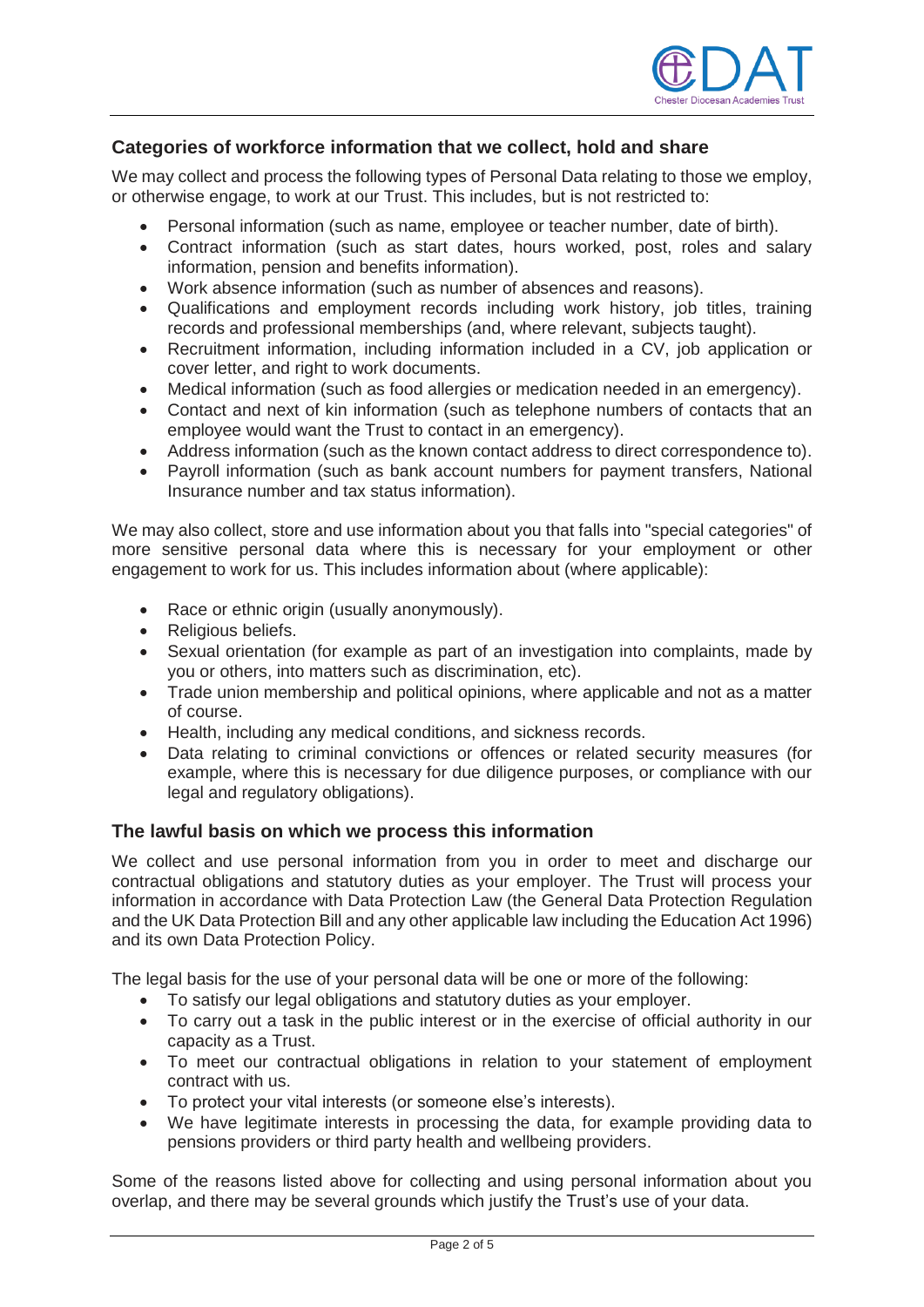

#### **Collecting this information**

Whilst the majority of information you provide to us is mandatory, some of it is provided to us on a voluntary basis. In order to comply with data protection legislation, we will inform you whether you are required to provide certain information to us or if you have a choice in this.

#### **Storing personal information**

We keep information about staff on computer systems and on paper. All data is held securely and is only used for purposes directly relevant to your employment, or for audit and census information. Once your employment with us has ended, we will retain this file and delete the information in it in accordance with the Trust's Data Retention Policy.

#### **Sharing Information**

We do not share personal information with anyone without consent unless the law and our policies allow us to do so.

Where it is legally required, or necessary (and it complies with data protection law), we may share personal information about you with:

- Other schools within the Trust
- The Local Authority
- The Department for Education
- Your family or representatives
- Educators and examining bodies
- Regulatory bodies, such as Ofsted
- Suppliers and service providers to enable them to provide the service we have contracted them for, such as payroll or employee wellbeing
- Financial organisations
- Central and local government
- Our auditors
- Survey and research organisations
- Trade unions and associations
- Health authorities
- Security organisations
- Health and social welfare organisations
- Professional advisers and consultants
- Charities and voluntary organisations
- Police forces, courts, tribunals
- Professional bodies
- Employment and recruitment agencies

We are required to share information about you with the DfE under section 5 of the Education (Supply of Information about the School Workforce) (England) Regulations 2007 and amendments.

All information we share with the DfE is transferred securely and held by the DfE under a combination of software and hardware controls which meet the current [government security](https://www.gov.uk/government/publications/security-policy-framework)  [policy framework.](https://www.gov.uk/government/publications/security-policy-framework)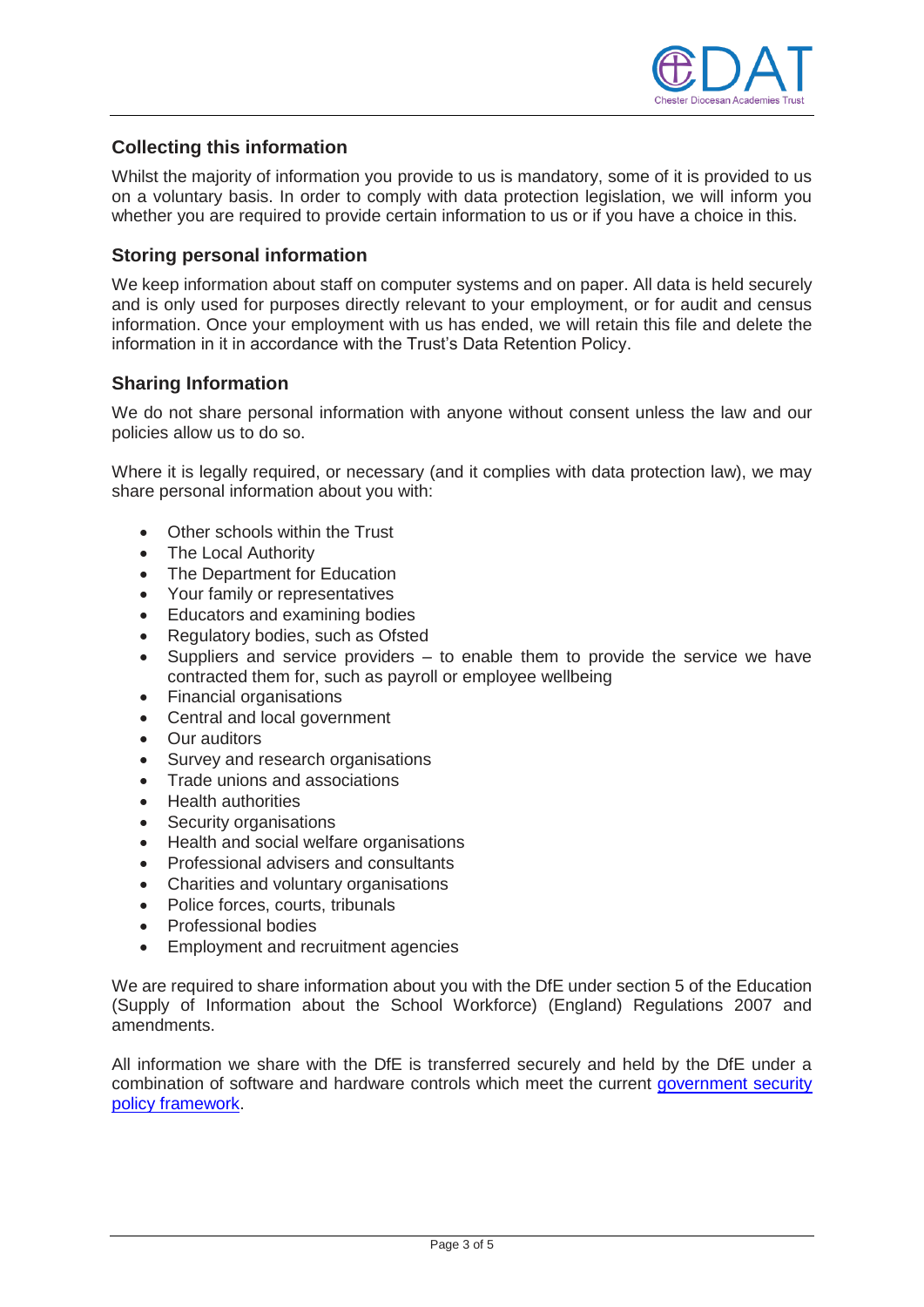

#### **Requesting access to your personal data**

You have the right to request access to information which we hold about you. To make a request for your personal information please contact the Trust's Data Protection Officer at [dpo@cdat.co.uk.](mailto:dpo@cdat.co.uk)

You also have specific rights in relation to the processing of your data:

- To ask us for access to information about you that we hold.
- To have your personal data rectified, if it is inaccurate or incomplete.
- To request the deletion or removal of personal data where there is no compelling reason for its continued processing.
- To restrict our processing of your personal data (i.e. permitting its storage but no further processing).
- To object to direct marketing, including profiling, and processing for the purposes of scientific/historical research and statistics.
- Not to be subject to decisions based purely on automated processing where it produces a legal or similarly significant effect on you.

For further information on how to request access to personal information held centrally by DfE, please see the ['How Government uses your data'](#page-4-0) section of this notice.

#### **Making a compliant**

If you have a concern about the way we are collecting or using your personal data, we ask that you raise your concern with us in the first instance. If you are unhappy with the way we have dealt with any of your concerns, you can make a complaint to the Information Commissioner's Office (ICO), the supervisory authority for data protection issues in England and Wales using the details below. The ICO is a wholly independent regulator established in order to enforce data protection law.

| ICO Concerns website:      | www.ico.org.uk/concerns                                                                                  |
|----------------------------|----------------------------------------------------------------------------------------------------------|
| ICO Helpline:              | 0303 123 1113                                                                                            |
| <b>ICO Email:</b>          | casework@ico.org.uk                                                                                      |
| <b>ICO Postal Address:</b> | Information Commissioner's Office,<br>Wycliffe House,<br>Water Lane,<br>Wilmslow,<br>Cheshire<br>SK9 5AF |

#### **Changes to this notice**

Any changes we make to this notice in the future will be posted on our website and, where appropriate, notified to you by e-mail. Please check back frequently to see any updates or changes.

This privacy notice was last updated on 31<sup>st</sup> January 2019.